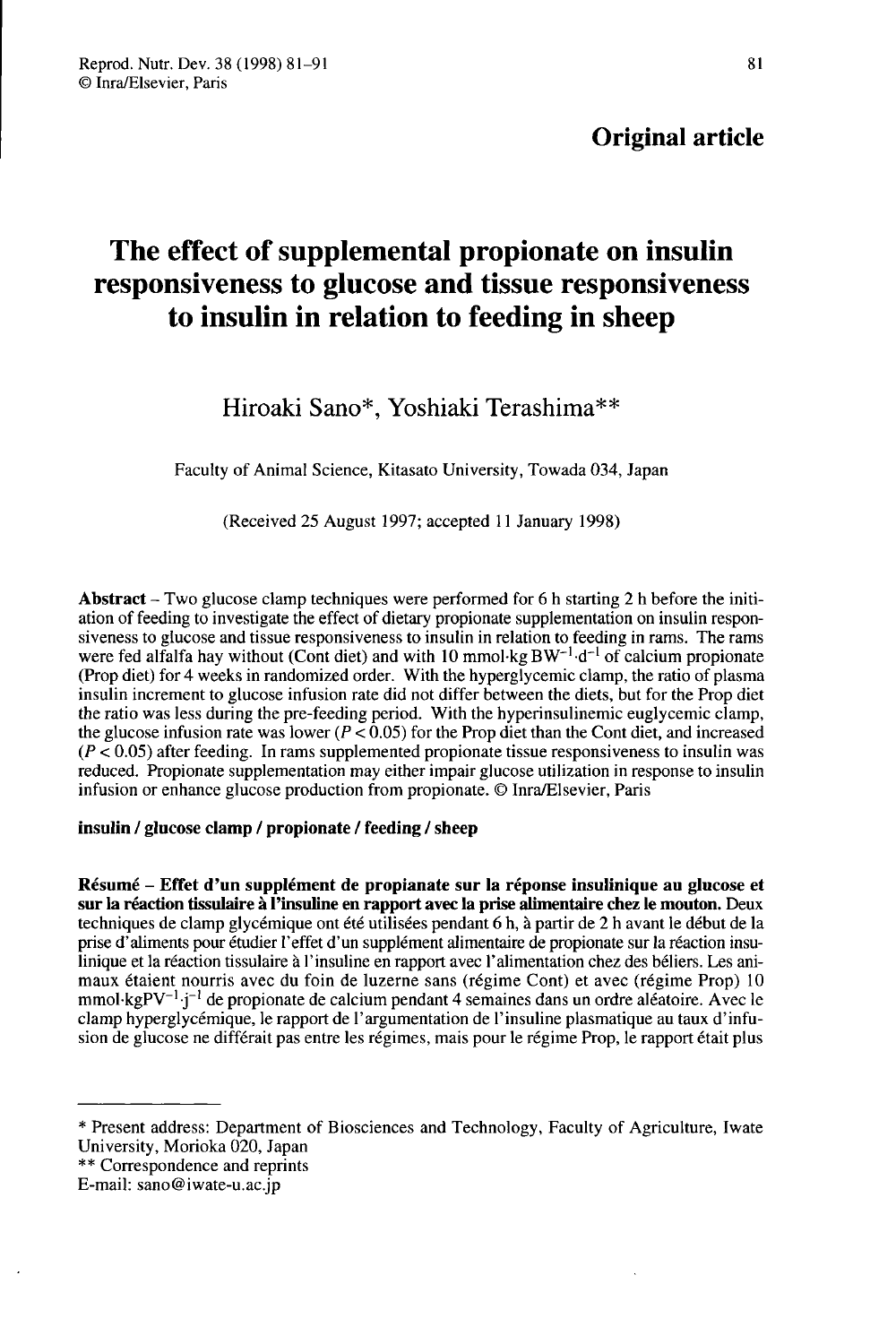faible pendant la période précédant la prise alimentaire. Avec le clamp hyperinsulinémique, la vitesse d'infusion de glucose était plus faible  $(p < 0.05)$  pour le régime Prop que pour le régime Cont, et augmentait  $(p < 0.05)$  après la prise d'aliments. La supplémentation en propionate pourrait inhiber l'utilisation du glucose en réponse à l'infusion d'insuline ou augmenter la production de glucose à partir du propionate. (@ Inra/Elsevier, Paris.)

## insuline / clamp glycémique / propionate / régime / mouton

## 1. INTRODUCTION

In ruminants, volatile fatty acids (VFA) are produced through the fermentation of dietary carbohydrates by microorganisms in the rumen. They supply 50 to 70 % of the digestible energy of the host animal. Propionate, a VFA, is the major precursor of gluconeogenesis and stimulates the release of insulin, a key hormone controlling nutrient metabolism and energy partitioning [2, 5, 11]. The VFA molar ratio in the rumen has previously been changed by switching from low to high concentrate diets in lambs [10]. The proportion of propionate in the rumen and the concentrations of blood propionate and plasma insulin have been observed to increase in ruminants fed higher concentrate diets [1, 6, 24, 26]. Insulin responsiveness to glu cose and tissue responsiveness to insulin, assessed by glucose clamp techniques, were greater for a high concentrate diet than a high roughage diet, and were enhanced during feeding [17, 18]. Therefore, they may be influenced by propi onate availability in ruminants. Little information, however, has been reported as to whether they are influenced by supplemental propionate. In the present experiment, insulin responsiveness to glucose and tissue responsiveness to insulin were measured using the hyperglycemic and hyperinsulinemic euglycemic clamp techniques over the feeding cycle of rams fed a diet with or without supplemental propionate. The glucose clamp technique has the advantage of being able to prevent the hypoglycemia induced by insulin infusion by using a concomitant glucose infusion.

## 2. MATERIALS AND METHODS

## 2.1. Animals and diets

Five shorn Suffolk rams were used, aged 2 years old and weighing  $47 \pm 1$  kg. More than 3 months before the experiment, they were surgically prepared under anesthesia with a skin loop enclosing the left carotid artery. The rams were kept in individual crates in an animal room at temperatures of  $21 \pm 2$  °C. The basal diet was alfalfa hay cubes (12.8 % moisture, 12.4 % crude protein, 3.3 % ether extract, 23.5 % crude fiber, 10.1 % crude ash, and 37.9 % nitrogen-free extract). This diet was estimated to contain 2.0 Mcal of metabolizable energy per kg and 9 % digestible crude protein [14]. The dietary treatments consisted of 2 % BW (body weight) of the basal diet alone and 2 % BW of the basal diet plus 10 able energy per kg and 9 % digestible crude<br>protein [14]. The dietary treatments consisted<br>of 2 % BW (body weight) of the basal diet<br>alone and 2 % BW of the basal diet plus 10<br>mmol·kg BW<sup>-1</sup>·d<sup>-1</sup> of calcium propionate<br>(C (Cont diet and Prop diet, respectively). The Prop diet was estimated to contain 18 % greater metabolizable energy than the Cont diet. The experiment consisted of two experimental periods in which either the Prop and Cont diets were fed. Three rams were fed the Cont diet for 4 weeks during the first period, and then they were fed the Prop diet for 4 weeks during the second period. The other two rams were fed the diets in the reverse order. Therefore, each sheep received both diets over the two experimental periods. The rams were fed the diet once daily at 1300 hours. Water was freely available. A polyvinyl catheter for infusion was inserted into the jugular vein more than 1 week before the experiment started. An arterial catheter for blood sampling was placed in the arterial loop 2 h before each glucose clamp experiment. The catheters were filled with a sterile solution of 3.8 % trisodium citrate. All blood samples were obtained from the catheters without noticeable stress to the rams. All infu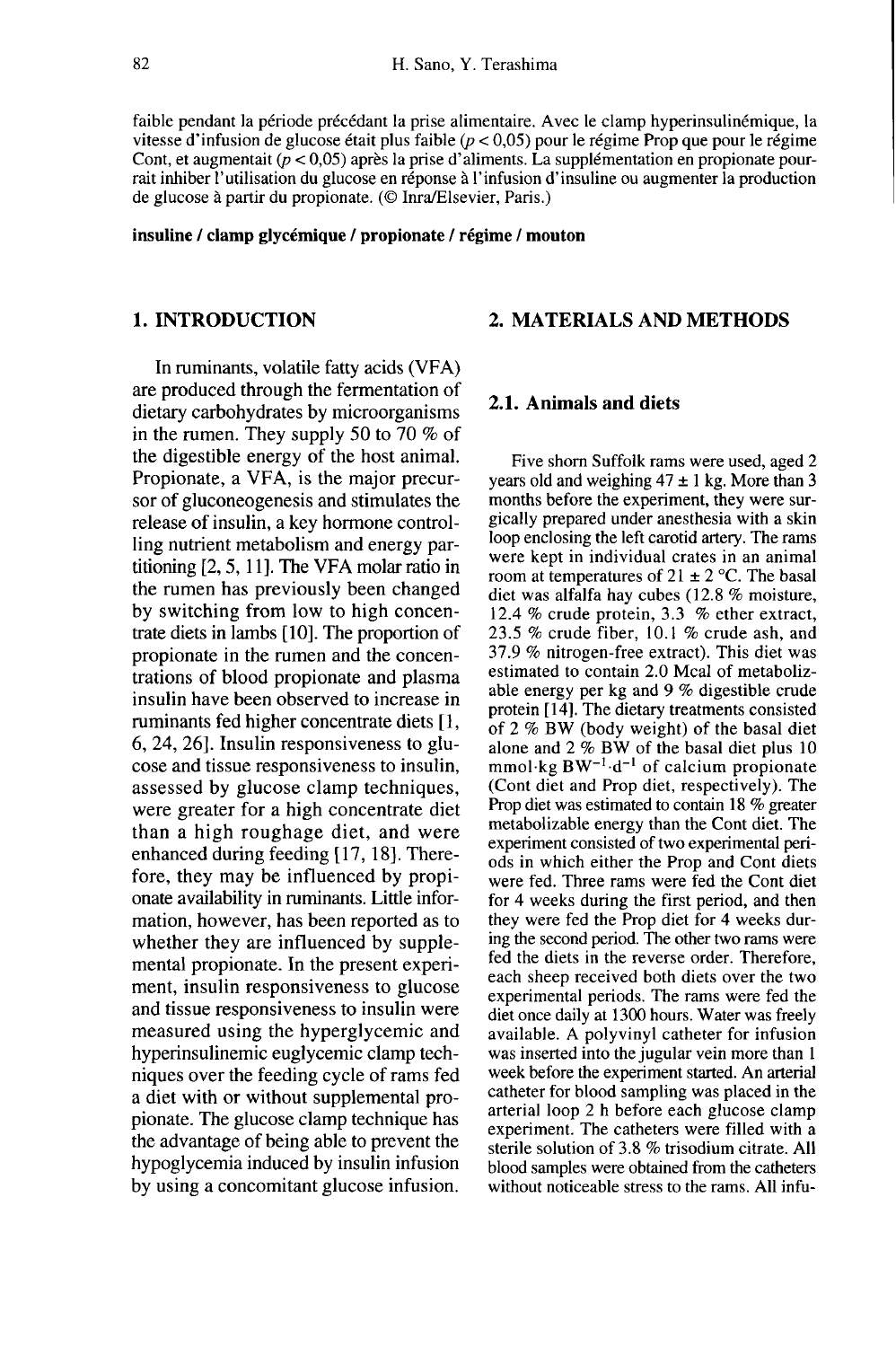sions were sterilized by autoclaving (121 °C, 20 min).

### 2.2. Hyperglycemic clamp

The hyperglycemic clamp was used to determine insulin responsiveness to glucose [17]. The glucose solution was prepared at 20 % (wt/vol). The preinfusion blood glucose concentrations were determined three times at 10-min intervals before starting the glucose infusion. Glucose was infused through the infusion catheter using a multichannel peristaltic pump (Model AC-2120, Atto Co. Ltd., Japan). The glucose infusion was started 2 h before the initiation of feeding and continued for 6 h. The infusion was designed to increase blood glucose concentrations at a rate of Example in a multichannel peristaltic<br>
sion catheter using a multichannel peristaltic<br>
pump (Model AC-2120, Atto Co. Ltd., Japan).<br>
The glucose infusion was started 2 h before<br>
the initiation of feeding and continued for sion values thereafter. Blood samples (1 mL) were taken from the sampling catheter every 5 min and blood glucose concentrations were determined by a glucose analyzer within 1 min after collecting each blood sample. Immediately after the determination of the blood glu cose concentration, the glucose infusion rate was adjusted to maintain the desired hyperglycemia. Blood samples taken at 10-min intervals (3 mL) were transferred to centrifuge tubes which contained 30 units of heparin sodium and were stored in ice-water until centrifugation. Additional blood samples (5 mL) were taken at 1-h intervals for VFA determination. The amount of glucose infused was recorded every 10 min throughout the glucose infusion period.

## 2.3. Hyperinsulinemic euglycemic clamp

The hyperinsulinemic euglycemic clamp was used to determine tissue responsiveness to insulin [17] and was carried out 4 days after the hyperglycemic clamp experiment. Insulin (400 U/L, Actrapid monocomponent porcine insulin, Novo Industri, Denmark) was dissolved in a sterile solution of 0.9 % sodium chloride and 2.5 % potassium chloride. The insulin infusion was started 2 h before the initiation of feeding, and continued for 6 h at a constant rate of 6.0 mU kg  $BW^{-1}$  min<sup>-1</sup> into the infusion catheter using the multichannel peristaltic pump. The glucose solution was infused through the same infusion catheter using another peristaltic pump at variable rates to maintain the preinfusion blood glucose concentration. The same procedures as described in the hyperglycemic clamp experiment were used for the determination of the blood glu cose concentrations and glucose infusion rates. Blood samples taken at 1-h intervals (3 mL) were transferred to centrifuge tubes which contained heparin sodium and were stored in icewater until centrifugation. Additional blood samples (5 mL) were taken at 1-h intervals for VFA determination. After finishing the insulin infusion, the glucose solution was continued for a minimum of 1 h while the blood glucose concentrations were monitored to prevent hypoglycemia.

#### 2.4. Analyses

Blood glucose concentrations were determined using an automated glucose analyzer (Model GLU-1, Erma Optical Works, Japan) based on the glucose oxidase method. Blood VFA concentrations were determined by gas chromatography (Model 5890, Hewlett-Packard Co., USA) after steam distillation [20]. The residual blood samples were centrifuged in the cold (4 500 g, 10 min, 4  $^{\circ}$ C), plasma was stored at -20 °C until assayed for insulin. Plasma insulin concentrations were determined by a RIA kit (IRI 'Eiken', Eiken Chemical, Japan) based on the double antibody RIA method. The kit contained anti-insulin guinea pig serum and insulin iodine  $(^{125}I)$ . Ovine insulin (Sigma Chem. Co., USA) was used for standard. Intra- and interassay CV were 5.7 and 9.0 %, respectively.

## 2.5. Calculations

Results are expressed as means and SE. The feeding cycle was divided into three periods, which consisted of the pre-feeding (60-0 min before feeding), early meal-feeding (0-90 min after feeding) and post-absorptive (90-240 min after feeding) periods. The mean values for glucose infusion rates and mean plasma insulin increments over the preinfusion level during<br>each feeding cycle period of glucose clamp were termed GIR and MPII, respectively [18]. Insulin responsiveness to glucose was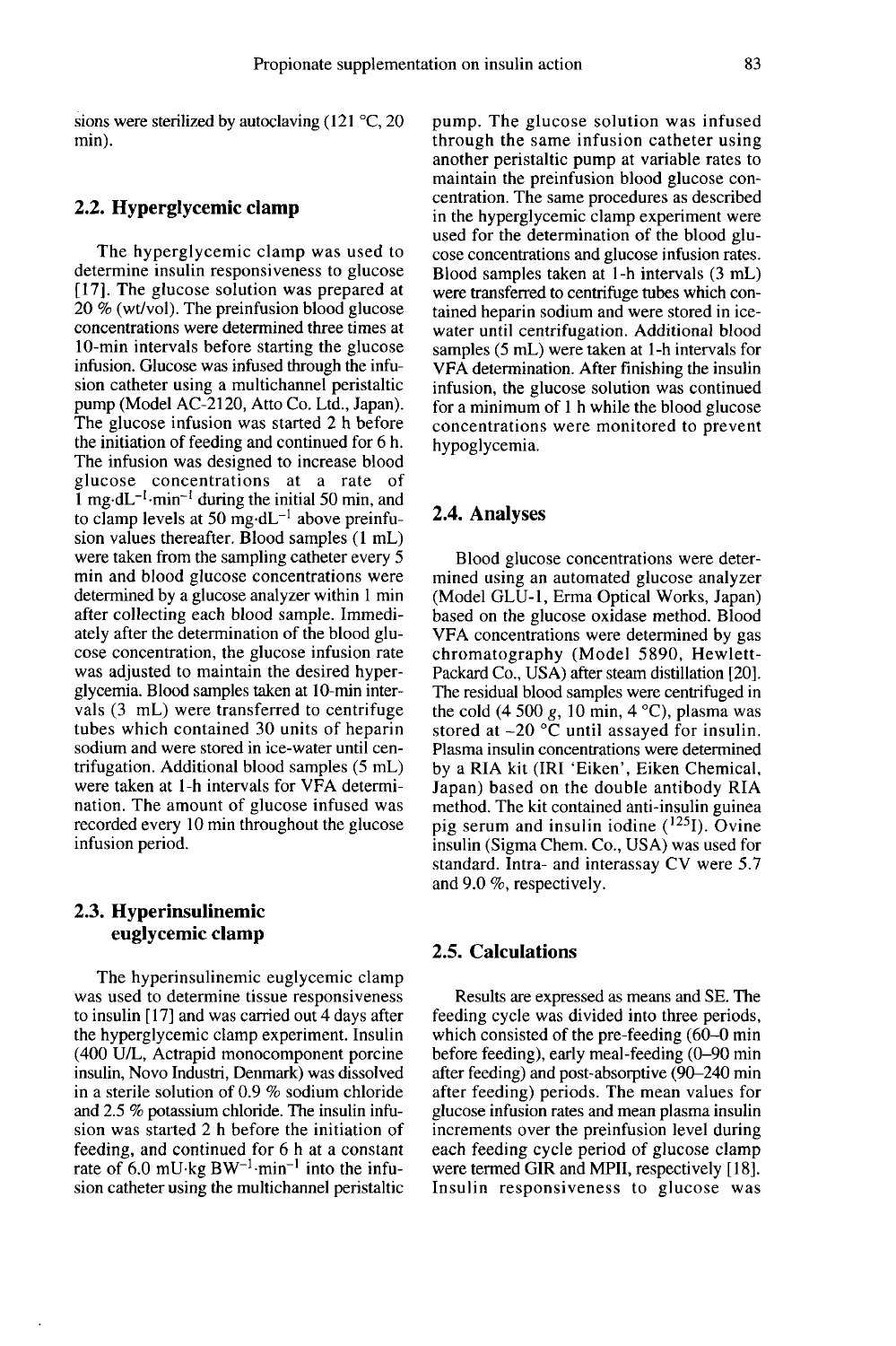expressed as the MPII/GIR ratio for the hyperglycemic clamp. Tissue responsiveness to insulin was expressed as the GIR for the hyperinsulinemic euglycemic clamp.

Data were analyzed with the GLM procedure of SAS [21]. A split-plot design was used to test for the effects of diet and time in relation to feeding. The main plot was diet and the sub plot was time. A one-way analysis of variance was used to compare the data of the Cont and Prop diets. A two-way analysis of variance for time and sheep, and the Scheffe test were used to compare between each feeding period. The repeated statement was used to analyze time x diet interaction. Results were considered significant at the  $P < 0.05$  level.

## 3. RESULTS

### 3.1. Responses to feeding

Rams were strongly stimulated to eat<br>immediately after feeding in both dietary treatments. Rams fed the Cont diet normally consumed their food ration within 1 h after feeding (49  $\pm$  9 min), whereas rams fed the Prop diet needed a longer time to consume all the ration ( $105 \pm 16$  min). During the pre-feeding period, the concentration of blood glucose was higher (P < 0.01) and the concentrations of total VFA, acetate and propionate were lower  $(P < 0.05)$  for the Prop diet than the Cont diet *(table I)*. The concentrations of plasma insulin, and blood *i*-butyrate, *n*-butyrate, *i*valerate and n-valerate did not differ between the dietary treatments. Blood propionate concentrations for the Cont diet increased ( $P < 0.01$ ) gradually after the initiation of feeding, while those for the Prop diet increased  $(P < 0.01)$  more than with the Cont diet ( $figure\ I$ ). These reached a peak at 1 h after feeding (101)  $\pm$  30 µmol $\cdot$ L<sup>-1</sup>), and then returned gradually to levels similar to the Cont diet. Blood acetate, i-butyrate, n-butyrate, and *i*-valerate increased ( $P < 0.05$ ) after the initiation of feeding in both treatments.

The increments of blood acetate and nbutyrate in response to feeding tended to be lower for the Prop diet than the Cont diet. Blood n-valerate did not change after feeding.

#### 3.2. Hyperglycemic clamp

Blood glucose concentrations continued to increase  $(P < 0.01)$  during the first hour of the glucose infusion period (fig ure 2). The blood glucose concentrations for the Cont diet remained virtually constant thereafter. The blood glucose increments did not differ between the dietary treatments, but the increments for the Prop diet were more variable than the Cont diet (table II). The GIR increased  $(P < 0.05)$ during the early meal-feeding period, and then decreased to values lower than the pre-feeding values during the post-absorptive period in both dietary treatments. The GIR seemed to be more influenced by feeding for the Prop diet than the Cont diet, although the interaction of diet and<br>time relation to feeding was not significant  $(P = 0.11)$ . Plasma insulin concentrations increased ( $P < 0.01$ ) from the preinfusion values in relation to the glucose infusion rate in both dietary treatments ( $figure 2$ ). The first peak of plasma insulin concentrations was observed approximately 1 h after the initiation of glucose infusion, corresponding to 1 h before the initiation of feeding, for both dietary treatments. The peak values were higher for the Cont diet than the Prop diet, but differences were not significant. During the pre-feeding period, the MPII and the MPII/GIR ratio tended to be lower for the Prop diet than the Cont diet (table II). Significant interactions of diet and time relation to feeding were observed for the MPII and MPII/GIR ratio ( $P < 0.05$ ). Those for the Cont diet changed little after the initiation of feeding. The MPII/GIR ratio for the Prop diet was less ( $P < 0.05$ ) during the pre-feeding period than the early meal-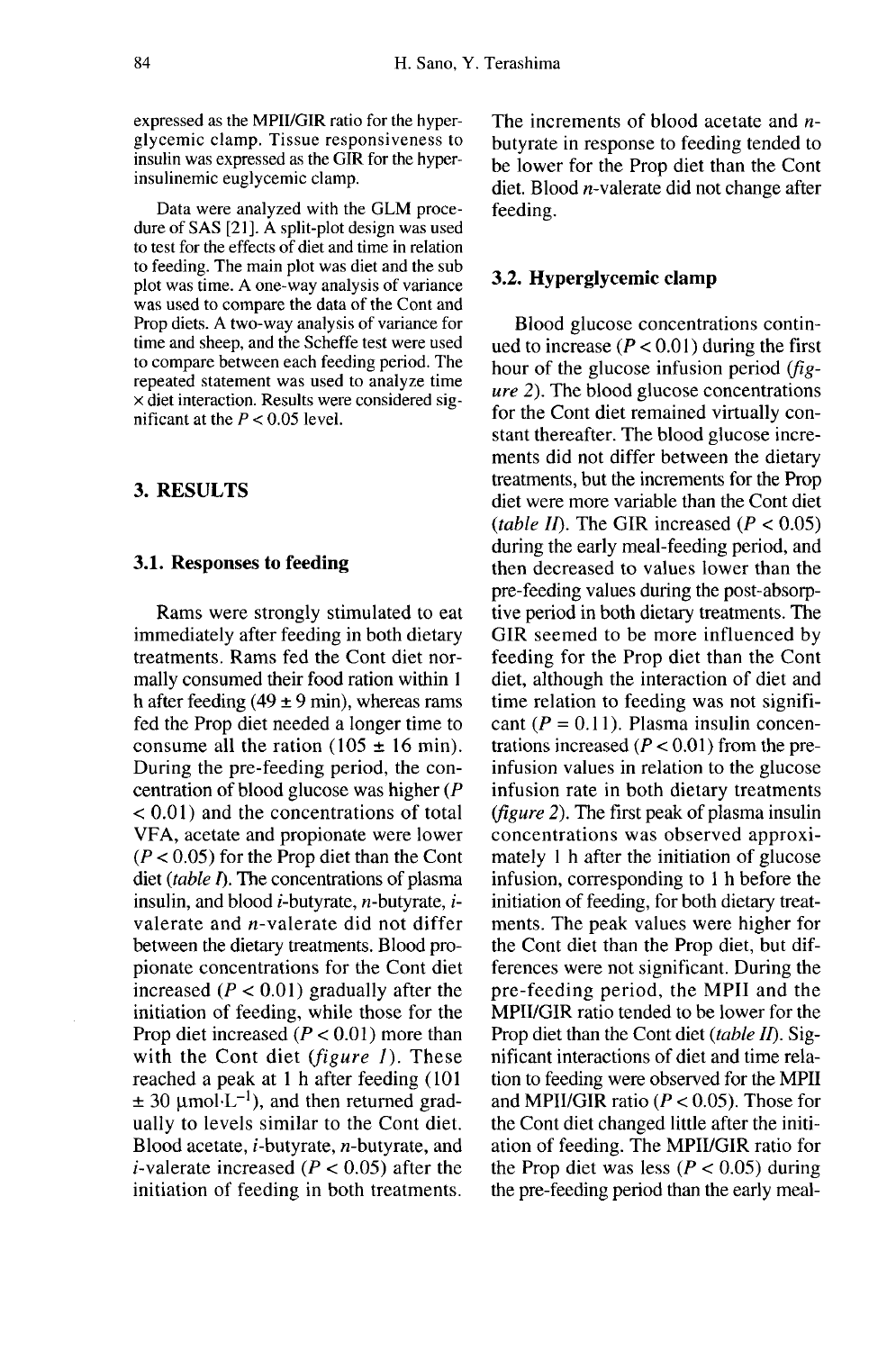

Figure 1. The concentrations of blood VFA in response to feeding in rams fed alfalfa hay cubes supplemented with and without calcium propionate (Prop diet and Cont diet, respectively). Data are expressed as mean and SE. Open symbols indicate differences ( $P < 0.05$ ) from the mean pre-feeding values.

|                                               | Cont diet <sup>b</sup> |           | Prop diet                |           |                           |
|-----------------------------------------------|------------------------|-----------|--------------------------|-----------|---------------------------|
|                                               | Mean                   | <b>SE</b> | Mean                     | <b>SE</b> | Significance <sup>c</sup> |
| No. of rams                                   |                        |           | 5                        |           |                           |
| Insulin, $\mu U \cdot mL^{-1}$                | 8                      |           | 8                        |           | <b>NS</b>                 |
| Glucose, $mg \, dL^{-1}$                      | 40                     |           | 42                       |           | **                        |
| Total VFA, umol·L <sup>-1</sup>               | 324                    | 29        | 243                      | 16        | $\star$                   |
| Acetate, $\mu$ mol·L <sup>-1</sup>            | 305                    | 28        | 228                      | 15        | $\ast$                    |
| Propionate, $\mu$ mol·L <sup>-1</sup>         | 9                      |           | 6                        |           | $\ast$                    |
| <i>i</i> -Butyrate, $\mu$ mol·L <sup>-1</sup> | 2                      | 0.3       | $\overline{\mathcal{L}}$ | 0.3       | <b>NS</b>                 |
| <i>n</i> -Butyrate, $\mu$ mol·L <sup>-1</sup> | 6                      | 0.5       |                          |           | <b>NS</b>                 |
| $i$ -Valerate, $\mu$ mol·L <sup>-1</sup>      |                        | 0.2       | 2                        | 0.2       | <b>NS</b>                 |
| $n$ -Valerate, umol·L <sup>-1</sup>           |                        | 0.2       |                          | 0.5       | NS                        |

Table I. The concentrations of plasma insulin, and blood glucose and VFA during the pre-feeding period in rams fed alfalfa hay cubes supplemented with and without calcium propionate<sup>a</sup>.

<sup>a</sup>The pooled data for the hyperglycemic clamp and the hyperinsulinemic euglycemic clamp are presented;  $\frac{1}{2}$  Cont diet = the basal diet; Prop diet = the basal diet plus 10 mmol·kg BW<sup>-1</sup>·d<sup>-1</sup> of calcium propionate.  $c** P < 0.01$ ; \*  $P < 0.05$ ; NS = not significant.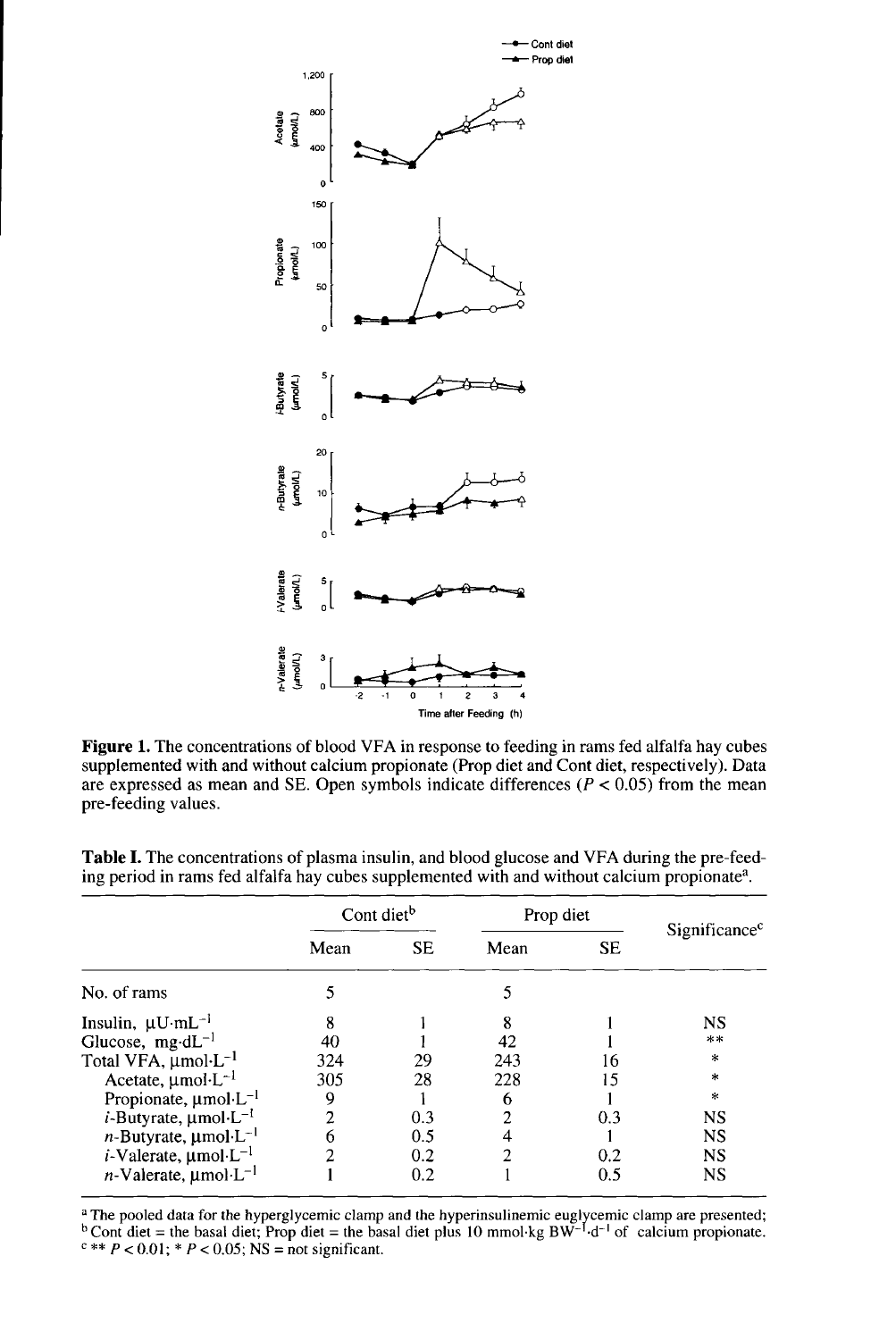

Figure 2. The concentrations of blood glucose and plasma insulin and glucose infusion rate during the hyperglycemic clamp in rams fed alfalfa hay cubes supplemented with and without calcium propionate (Prop diet and Cont diet, respectively). Data are expressed as mean and SE.

|                                                    | Cont diet <sup>a</sup> |           | Prop diet        |                | Significance <sup>b</sup> |                    |
|----------------------------------------------------|------------------------|-----------|------------------|----------------|---------------------------|--------------------|
|                                                    | Mean                   | <b>SE</b> | Mean             | <b>SE</b>      | Dietc                     | Diet $\times$ Time |
| No. of rams                                        | 5                      |           | 5                |                |                           |                    |
| Glucose increments, mg·dL <sup>-1</sup>            |                        |           |                  |                |                           |                    |
| Pre-feeding                                        | 50                     | 1         | 458              | $\overline{c}$ |                           |                    |
| Early meal-feeding                                 | 50                     |           | 53 <sup>f</sup>  | $\mathbf{I}$   | <b>NS</b>                 | $\star$            |
| Post-absorptive                                    | 51                     | 0.4       | 54 <sup>f</sup>  | 3              |                           |                    |
| $GIRd$ , mg·kg BW <sup>-1</sup> ·min <sup>-1</sup> |                        |           |                  |                |                           |                    |
| Pre-feeding <sup>g</sup>                           | 4.5                    | 0.4       | 4.0              | 0.5            |                           |                    |
| Early meal-feeding <sup>f</sup>                    | 5.2                    | 0.5       | 5.4              | 0.5            | <b>NS</b>                 | NS                 |
| Post-absorptive <sup>g</sup>                       | 4.0                    | 0.4       | 3.4              | 0.5            |                           |                    |
| MPII <sup>e</sup> , $\mu$ U·mL <sup>-1</sup>       |                        |           |                  |                |                           |                    |
| Pre-feeding                                        | 160                    | 40        | 91               | 31             |                           |                    |
| Early meal-feeding                                 | 140                    | 34        | 170              | 64             | <b>NS</b>                 | $\ast$             |
| Post-absorptive                                    | 159                    | 55        | 150              | 70             |                           |                    |
| MPII/ GIR ratio                                    |                        |           |                  |                |                           |                    |
| Pre-feeding                                        | 35                     | 8         | 21 <sup>g</sup>  | 7              |                           |                    |
| Early meal-feeding                                 | 27                     | 6         | 29 <sup>fg</sup> | 10             | <b>NS</b>                 | $\ast$             |
| Post-absorptive                                    | 37                     | 9         | 37 <sup>f</sup>  | 14             |                           |                    |

Table II. The concentrations of blood glucose and plasma insulin and glucose infusion rates during the hyperglycemic clamp in rams fed alfalfa hay cubes supplemented with and without calcium propionate.

<sup>a</sup> Cont diet = the basal diet; Prop diet = the basal diet plus 10 mmol·kg BW<sup>-1</sup>·d<sup>-1</sup> of calcium propionate;  $b * P < 0.05$ ; NS = not significant; <sup>c</sup> Diet = Cont and Prop diets; Diet  $\times$  Time = Diet and time relation to feeding interaction;  $\rm{d}$  GIR = mean glucose infusion rate during each period;  $\rm{e}$  MPII = mean plasma insulin increment during each period;  $f \text{ s } P < 0.05$  between time relation to feeding.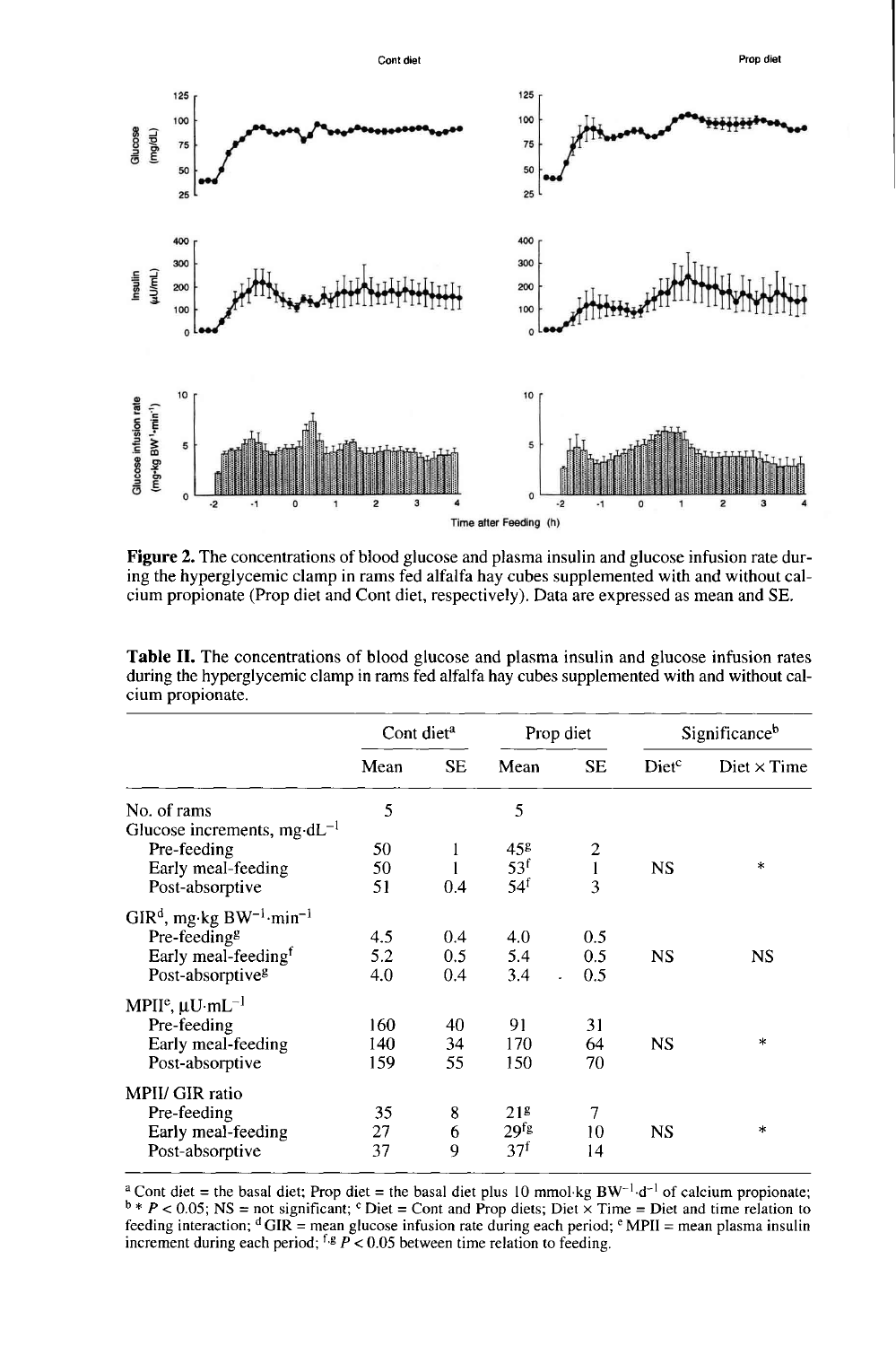the pre-feeding period than the early mealfeeding and post-absorptive periods.

## 3.3. Hyperinsulinemic euglycemic clamp

Plasma insulin concentrations increased  $(P < 0.01)$  markedly from the preinfusion values during the first hour of insulin infusion (figure 3). Plasma insulin concentrations at the pre-feeding period were lower than those at the early meal-feeding and post-absorptive periods (table III). Blood glucose concentrations were successfully clamped at the preinfusion values during insulin infusion by concomitant glucose infusion in both dietary treatments. The GIR was less ( $P < 0.05$ ) for the Prop diet than the Cont diet. The GIR increased (P < 0.05) during the early meal-feeding period, and then returned during the postabsorptive period to the prefeeding values in both dietary treatments. No significant interaction between diet and time in relation to feeding was observed.

## 4. DISCUSSION

In the present experiment, the level of calcium propionate supplementation (10 mmol $\text{kg BW}^{-1} \cdot d^{-1}$ ) was the same as that used previously in sheep [15, 16]. The amount of supplementary propionate was of similar magnitude to levels of propi onate production in the rumen of sheep [8] and the highest concentrations of blood propionate (101  $\pm$  30  $\mu$ mol·L<sup>-1</sup>) were lower than values reported in sheep receiving a high-concentrate diet [6]. However, the dose of propionate supplementation used in this study did not necessarily act within the physiological range, because



**Figure 3.** The concentrations of blood glucose and plasma insulin and glucose infusion rate during the hyperinsulinemic euglycemic clamp in rams fed alfalfa hay cubes supplemented with and without calcium propionate (Prop diet and Cont diet, respectively). Data are expressed as mean and SE.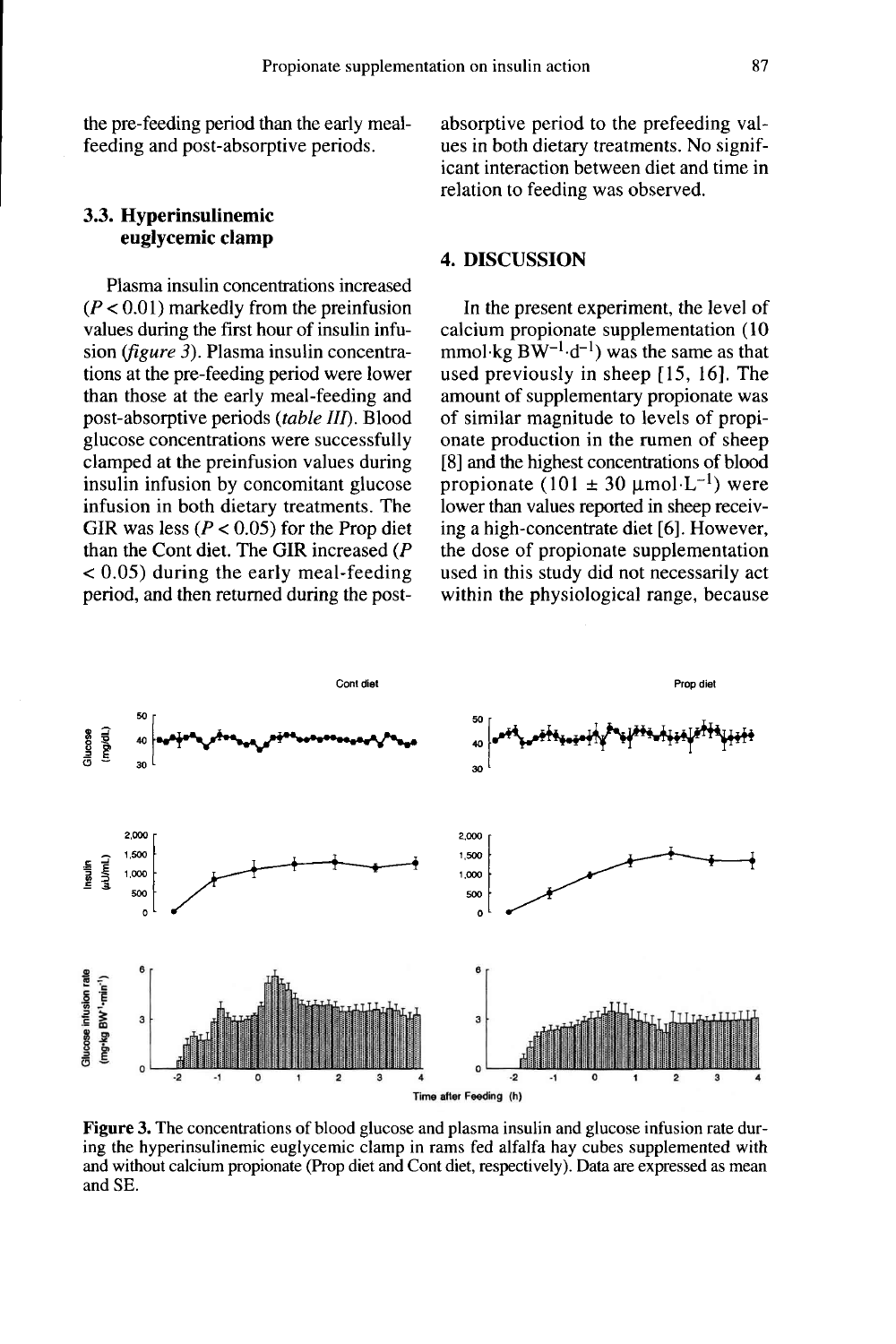|                                                    | Cont diet <sup>a</sup> |           | Prop diet |                | Significanceb     |                    |
|----------------------------------------------------|------------------------|-----------|-----------|----------------|-------------------|--------------------|
|                                                    | Mean                   | <b>SE</b> | Mean      | <b>SE</b>      | Diet <sup>c</sup> | Diet $\times$ Time |
| No. of rams                                        | 5                      |           | 5         |                |                   |                    |
| Glucose increments, mg $dL^{-1}$                   |                        |           |           |                |                   |                    |
| Pre-feeding                                        | $\bf{0}$               | 0.4       | $-1$      | 0.4            |                   |                    |
| Early meal-feeding                                 | $\Omega$               |           | $\theta$  | $\overline{c}$ | <b>NS</b>         | NS                 |
| Post-absorptive                                    | $\bf{0}$               | 0.2       | $\bf{0}$  | 1              |                   |                    |
| Insulin, $\mu U \cdot mL^{-1}$                     |                        |           |           |                |                   |                    |
| Pre-feeding <sup>f</sup>                           | 969                    | 201       | 964       | 85             |                   |                    |
| Early meal-feeding <sup>e</sup>                    | 1 169                  | 173       | 1 1 3 5   | 80             | NS                | NS                 |
| Post-absorptive <sup>e</sup>                       | 1 2 3 3                | 134       | 1 3 1 4   | 73             |                   |                    |
| $GIRd$ , mg·kg BW <sup>-1</sup> ·min <sup>-1</sup> |                        |           |           |                |                   |                    |
| Pre-feeding <sup>f</sup>                           | 3.1                    | 0.2       | 2.7       | 0.3            |                   |                    |
| Early meal-feeding <sup>e</sup>                    | 4.5                    | 0.2       | 3.1       | 0.5            | $\ast$            | NS                 |
| Post-absorptive <sup>er</sup>                      | 3.5                    | 0.3       | 2.8       | 0.4            |                   |                    |

**Table III.** The concentrations of blood glucose and plasma insulin and glucose infusion rates during the hyperinsulinemic euglycemic clamp in rams fed alfalfa hay cubes supplemented with and without calcium propionate.

<sup>a</sup> Cont diet = the basal diet; Prop diet = the basal diet plus 10 mmol·kg BW<sup>-1</sup>·d<sup>-1</sup> of calcium propionate;  $b * P < 0.05$ ; NS = not significant; <sup>c</sup> Diet = Cont and Prop diets; Diet  $\times$  Time = Diet and time relation to feeding interaction; <sup>d</sup>GIR = mean glucose infusion rate during each period; <sup>e,f</sup> P < 0.05 between time relation to feeding.

the supplemental propionate must have been absorbed from the rumen faster than the normal rate.

Propionate is the major precursor for gluconeogenesis, and the contribution of propionate to glucose production changed with time in relation to feeding [4, 27]. Moreover, intraruminal and intravenous infusions of propionate have been shown to increase plasma insulin concentrations in ruminants [2, 5, 11]. Therefore, supplemental propionate seemed to influence glucose metabolism in the whole-body and its endocrine control. In the hyperglycemic clamp, the MPII/GIR ratio during the pre-feeding period tended to be lower for the Prop diet than the Cont diet. This may suggest that insulin secretory responses to secretogogues other than propionate were reduced in rams fed diets supplemented propionate.

Tissue responsiveness of glucose metabolism to insulin, indicated as the GIR of the hyperinsulinemic euglycemic clamp, was impaired by propionate supplementation. This is in good agreement with the data reported by Sano et al. [16] who observed that the plasma glucose disappearance rate following the intravenous glucose tolerance test was reduced in sheep supplemented with the same amount of calcium propionate. This may suggest that propionate supplementation impaired the increase in glucose utilization induced by insulin infusion. Insulin inhibits gluconeogenesis as well as accelerating glu cose utilization, and intravenous insulin infusion results in decreasing blood glu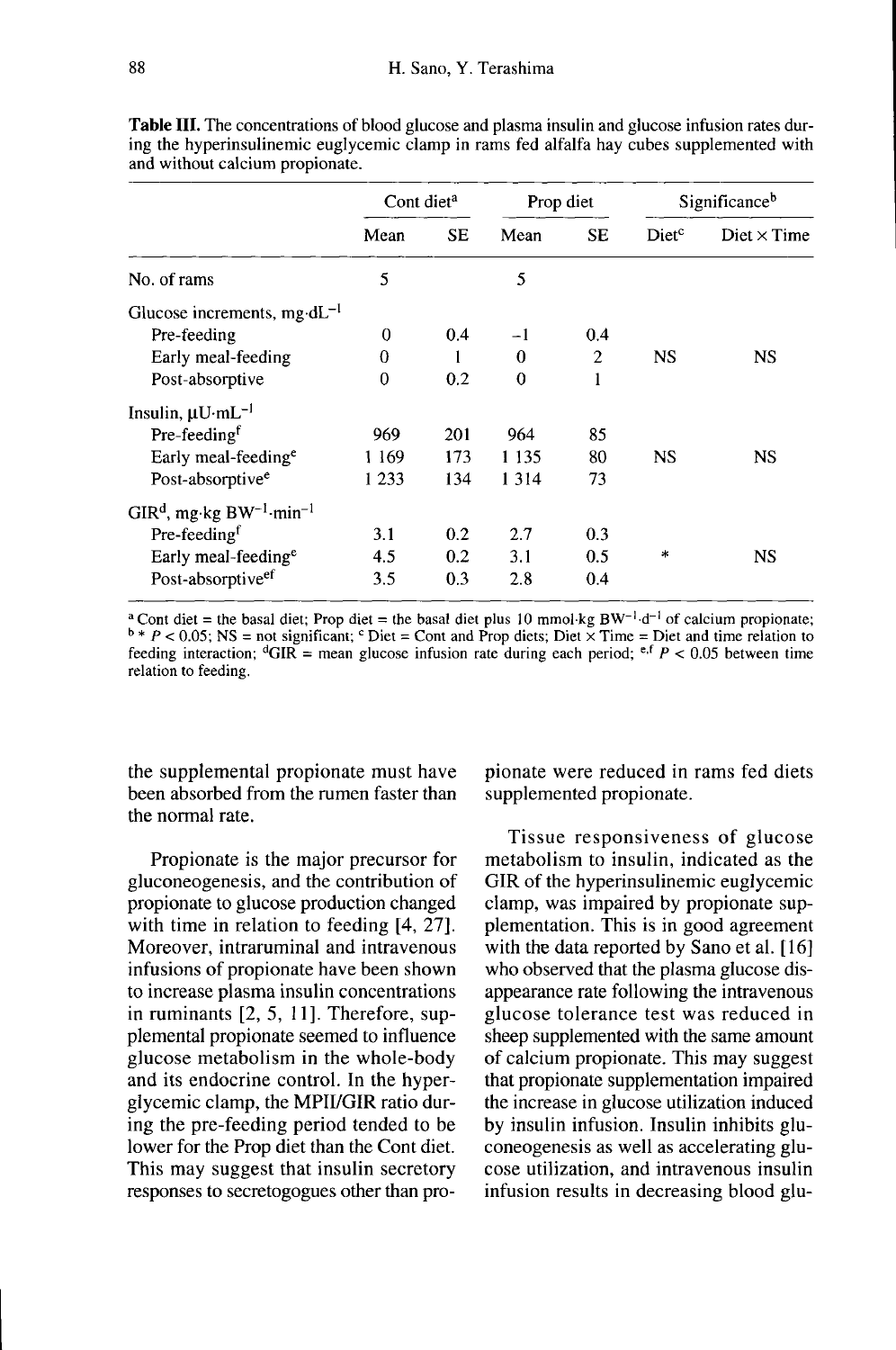cose concentrations. In the hyperinsulinemic euglycemic clamp, glucose solution was concomitantly infused to maintain euglycemia. Therefore, the GIR represents the sum of the enhanced glucose utilization rate and the reduced glucose entry rate induced by insulin infusion, assuming a constant glucose distribution volume. The reduced GIR for the Prop diet may be related to impaired glucose utilization, enhanced gluconeogenesis from propionate, or their combination in response to insulin infusion. Because the blood glu cose utilization rate with labelled glucose was not measured in this study, the exact cause could not be explained. Van Houtert et al. [28] reported that propionate supplementation in growing lambs increased the net flux of glucose. Moreover, gluconeogenesis from propionate was not influenced by insulin [3]. This differed from the case of lactate, alanine and glycerol which were suppressed by insulin. Therefore, the possibility that the propionate convertion to glucose is enhanced with propionate supplementation as well as the existence of an impaired glucose utilization in response to insulin infusion should be considered. However, gene expression of phosphoenolpyruvate carboxykinase in the liver of goats was inhibited by insulin [13]. Insulin infusion reduces whole body protein degradation and concentrations of plasma free amino acids [7, 25]. Therefore, gluconeogenesis from propionate and glucogenic amino acids might not be enhanced during the hyperinsulinemic euglycemic clamp in rams fed the diet supplemented propionate compared with rams fed the basal diet.

Feeding enhances the insulin response to glucose, as assessed by the continuous glucose infusion, the intravenous glucose tolerance test and the glucose clamp [17, 19, 23]. However, in the present experi ment using the hyperglycemic clamp, insulin responsiveness to glucose for the Cont diet did not change over the feeding

cycle. The reason for the inconsistency could not be explained from the present experiment, but it may be possible that either insulin synthesis or insulin secretion from the pancreas failed to be enhanced in response to feeding owing to the relatively longer period of glucose infusion during the pre-feeding period (2 h) than was used in the above experiments. On the contrary, tissue responsiveness to insulin increased after feeding in the present study, in agreement with data reported previously [17]. Katz and Bergman [ 12] observed that in sheep glu cose production and blood flow to the liver increased after feeding. Van der Walt [27] reported that in sheep fed lucerne hay twice daily the glucose entry rate remained almost constant over the course of the feeding cycle. Our observations may suggest that glucose utilization by insulin sensitive tissues increased after feeding. Moreover, in both glucose clamp experiments, it should be considered that the enhanced GIR during the early meal-feeding period is partly related to increases in glucose utilization by insulin independent tissues, because blood glucose concentrations usually decrease after feeding in ruminants [22].

Feed intake of rams did not differ between the two dietary treatments, but the time spent for eating was longer for the Prop diet than the Cont diet. Hikosaka et al. [9] showed that in sheep neither intravenous glucose nor insulin infusion for 2 h affected short-term feed intake. Sano et al. [19] also reported that in sheep the amount and rate of feed intake were only slightly influenced by two different levels of a 4-h intravenous glucose infusion. Therefore, in this experiment, feeding behavior may mainly have been influenced by propionate supplementation, not by infusions of glucose and insulin.

In conclusion, this study showed that tissue responsiveness to insulin in rams, as assessed by the glucose clamp tech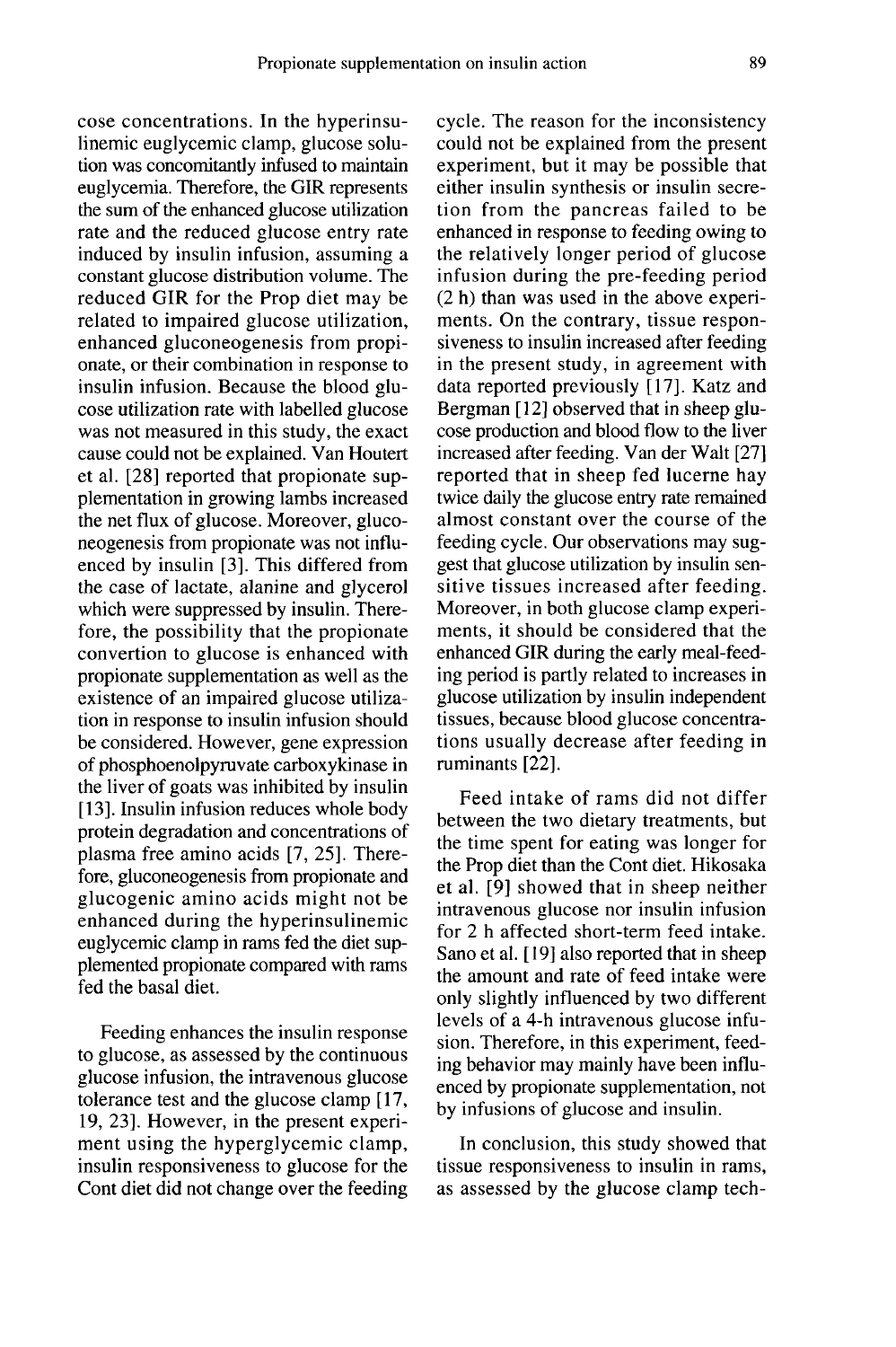nique, is reduced by dietary supplementation with propionate, which has insulinogenic properties. Moreover, it is enhanced during feeding regardless of the dietary treatment.

#### ACKNOWLEDGMENT

The authors are grateful to Dr T.E.C. Weekes, University of Newcastle upon Tyne, for his kind comments on the manuscript.

#### REFERENCES

- [1] ]Bassett J.M., Dietary and gastro-intestinal control of hormones regulating carbohydrate metabolism in ruminants, in: McDonald LW., Warner A.C.I. (Eds.), Digestion and Metabolism in the Ruminant, University of New England Publishing Unit, Armidale, 1975, pp. 383-398.
- [2] Bergman E.N., Wolff J.E., Metabolism of volatile fatty acids by liver and portal-drained viscera in sheep, Am. J. Physiol. 221 (1971) 586-592.
- [3] Brockman R.P., Effect of insulin on the utilization of propionate in gluconeogenesis in sheep, Br. J. Nutr. 64 (1990) 95-101.
- [4] Brockman R.P., Glucose and short-chain fatty acid metabolism, in: Forbes J.M., France J. (Eds.), Quantitative Aspects of Ruminant Digestion and Metabolism, CAB International, Wallingford, 1993, pp. 249-265.
- [5] De Jong A., Patterns of plasma concentrations of insulin and glucagon after intravascular and intraruminal administration of volatile fatty acids in the goat, J. Endocrinol. 92 (1982) 357-370.
- [6] Evans E., Buchanan-Smith J.G., Macleod G.K., Postprandial patterns of plasma glu cose, insulin and volatile fatty acids in ruminants fed low- and high-roughage diets, J. Anim. Sci. 41 (1975) 1474-1479.
- [7] Faulkner A., Pollock H.T., Metabolic responses to englycaemic hyperinsulinaemia in lactating and non-lactating sheep in vivo, J. Endocrinol. 124 (1990) 59-66.
- [8] Froetschel M.A., Croom Jr W.J., Gaskins H.R., Leonard E.S., Whitacre M.D., Effects of avoparcin on ruminal propionate production and amino acid degradation in sheep fed high and low fiber diets, J. Nutr. 113 (1983) 1355-1362.
- [9] Hikosaka K., Sasaki Y., Tsuda T., Effects of glucose, insulin and FFA in food intake in

the sheep, Ann. Rech. Vet. 10 (1979) 237-239.

- [10] Huntington G.B., Britton R.A., Effect of dietary lactic acid on rumen lactate metabolism and blood acid-base status of lambs switched from low to high concentrate diets, J. Anim. Sci. 49 ( 1979) 1569-1576
- [11] Istasse L., MacLeod N.A., Goodall E.D., 0rskov E.R., Effects on plasma insulin of intermittent infusions of propionic acid, glu cose or casein into the alimentary tract of non-lactating cows maintained on a liquid diet, Br. J. Nutr. 58 (1987) 139-148.
- [12] Katz M.L., Bergman E.N., Hepatic and portal metabolism of glucose, free fatty acids, and ketone bodies in the sheep, Am. J. Physiol. 216 (1969) 953-960.
- [13] Larbaud D., Debras E., Taillandier D., Samuels S.E., Temparis S., Champredon C., Grizard J., Attaix D., Euglycemic hyperinsulinemia and hyperaminoacidemia decrease<br>skeletal muscle ubiquitin mRNA in goats, Am. J. Physiol. 271 (1996) E505-E512.
- [14] NRC, Nutrient Requirements of Sheep, 6th ed, National Academy Press, Washington, DC, 1985.
- [ 15] Sano H., Lee S.R., Sato F., Orlandi M., Sasaki Y., Tsuda T., Effects of dietary propionate and heat exposure on insulin response to feeding in sheep. Jpn J. Zootech. Sci. 58 (1987) 1086-1094.
- [16] Sano H., Lee S.R., Yamazaki F., Orlandi M., Sasaki Y., Tsuda T., Effects of dietary propionate and heat exposure on glucose disap pearance rate and insulin secretion in sheep, Jpn J. Zootech. Sci. 59 (1988) 1019-1026.
- [17] Sano H., Matsunobu S., Nakagawa M., Terashima Y., Insulin responsiveness to glu cose and tissue responsiveness to insulin over the feeding cycle in sheep, J. Anim. Sci. 68 (1990)3736-3741.
- [18] Sano H., Matsunobu S., Abe T., Terashima Y., Combined effects of diet and cold expo sure on insulin responsiveness to glucose and tissue responsiveness to insulin in sheep, J. Anim. Sci. 70 (1992) 3514-3520.
- [19] Sano H., Takaya H., Hasemi N., Terashima Y., Effects of cold exposure and intravenous glucose infusion on feed intake and plasma insulin response to feeding in sheep, Anim. Sci. Technol. (Jpn) 65 (1994) 1-8.
- [20] Sano H., Mowat D.N., Ball R.O., Trout D.R., Effect of supplemental chromium on wholebody kinetics of glucose, lactate, and propi onate in rams fed a high grain diet, Comp. Biochem. Physiol. 118B (1997) 117-121.
- [21] SAS User's Guide: Statistics (Version 5 ed.), SAS Inst. Inc., Cary, NC, 1985.